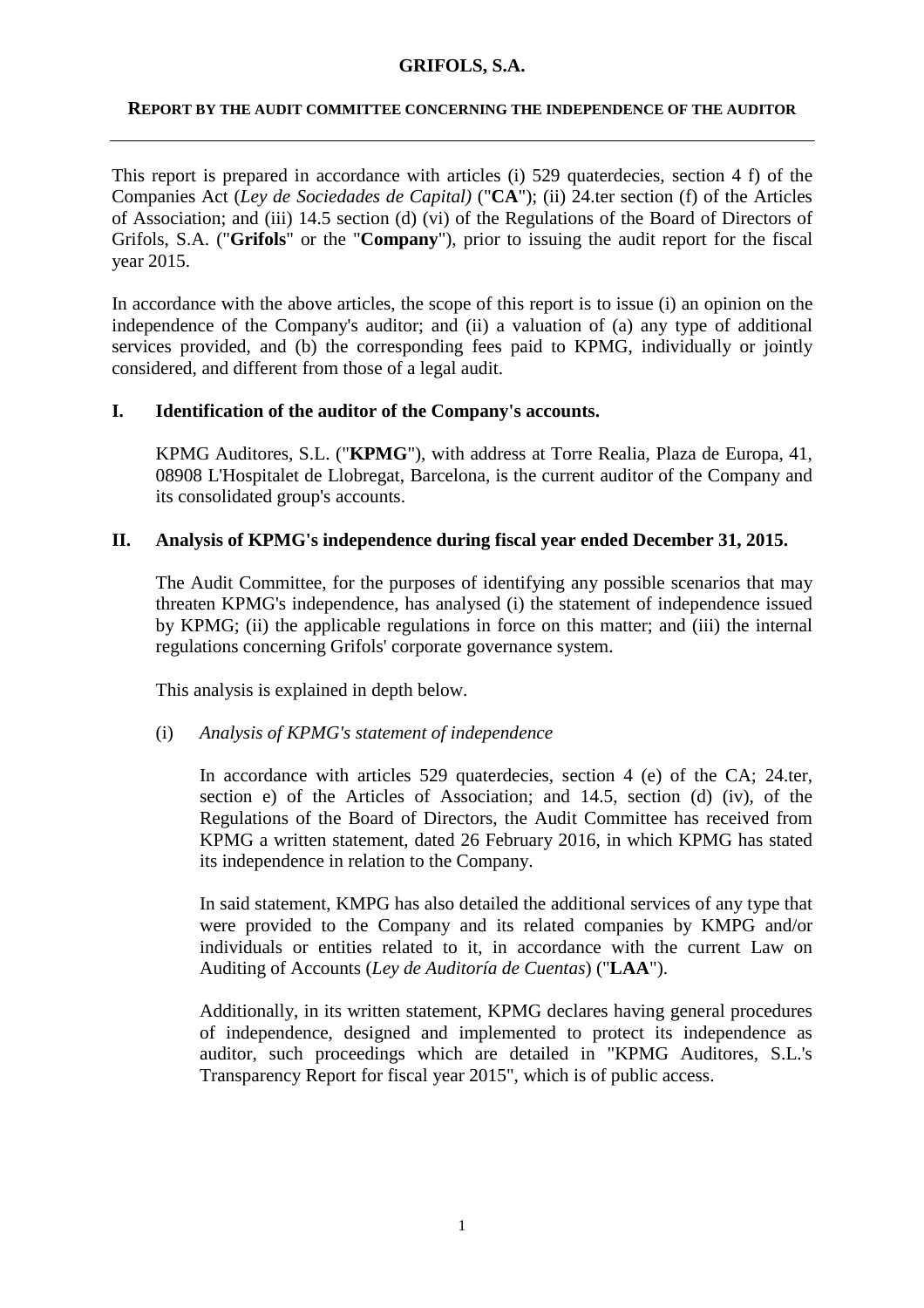#### (ii) *Analysis of the applicable legislation in force on this matter*

Pursuant to article 12.1 of the LAA, auditors must be independent and should abstain from acting when their independence is threatened. To ensure their independence, auditors must set out or provide protective measures that would allow detecting any threats to their independence, as well as to evaluate them, reduce them, eliminate them when appropriate, and periodically review them.

Additionally, it shall be understood that the external auditor was not independent in the exercise of its duties when any of the following circumstances, set out in article 13 of the LAA, occurs:

*"In any event, the auditor or the auditing company will be considered as not having enough independence in the exercise of their duties, in relation to a company or entity, including any conflicts set out in other laws, when the auditor who has signed the audit report fulfils any of the following circumstances:*

*a) The auditor has the position of manager or director, is employed or responsible for internal controls within the audited entity, or has been granted with general powers by the audited company.*

*b) The auditor has a direct or indirect financial interest in the audited company if, in either case, it is a significant interest for any of the parties.*

*c) The auditor has a spouse, first-degree consanguinity or affinity, or second-degree collateral consanguinity, including the spouses of those with whom the latter has a relationship, or has links with businessmen, administrators or those responsible for the economic-financial area of the audited entity.*

*d) The auditor keeps material or prepares the financial statements or other accounting related documents of the audited entity.*

*e) The auditor provides assessment services to the audited company which are used to evaluate significant amounts, measured in terms of relative importance, included in the financial statements or in other accounting related documents of said entity, and which correspond to the period or exercise being audited, provided that the assessment work entails a significant degree of subjectivity.*

*f) The auditor provides internal audit services to the audited entity, unless the management body of the audited entity is responsible for the global system of internal control, for deciding the scope, risk and frequency of the proceedings of the internal audit, for considering and executing the results and the recommendations provided by the internal audit.*

*g) The auditor provides legal services simultaneously to the audited entity, unless said services are rendered by different legal persons and with different boards of directors, and which may not refer to the resolution of disputes concerning matters that may have a significant impact, measured in terms of relative importance, on the financial statements corresponding to the audited period or fiscal year.*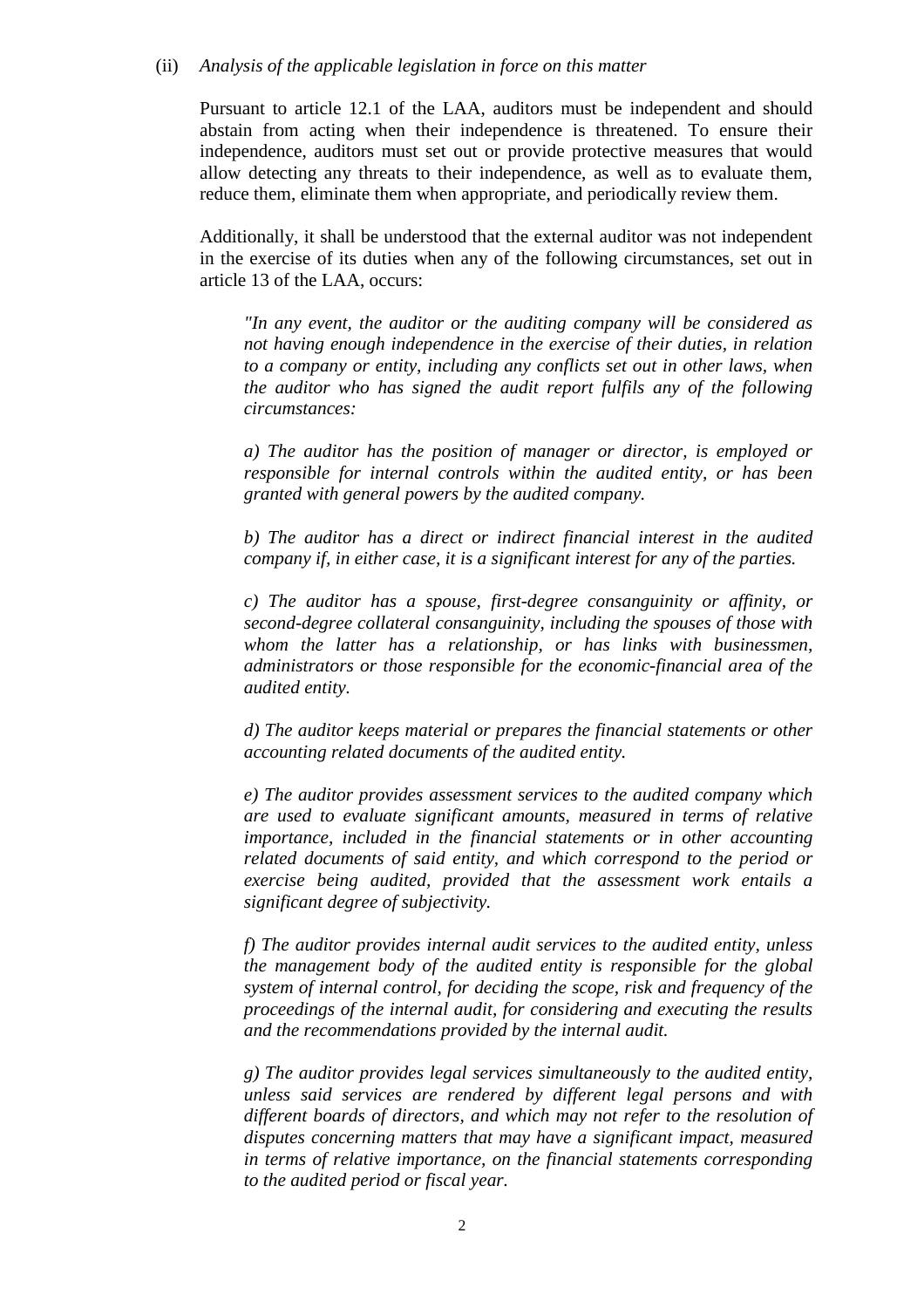*h) The auditor receives fees from the audited company for providing audit services as well as for providing different services, as long as these represent a significant percentage of the total annual income of the auditor or audit company, taking into account the average of the last three years.*

*i) The auditor provides the audited company with design services and application of technology systems for financial information, used to create the data to be included in the financial statements of the audited entity, unless the latter assumes the responsibility for the global systems of internal control, or the service is provided following the specifications set out by said entity, which must also assume the responsibility for the design, execution, evaluation and running of the system."*

The Audit Committee of the Company has analysed these circumstances individually and prior to the subscription and execution of any potential services to be provided by KPMG, on the basis of the information provided by the Company and KPMG, and it has determined that, without prejudice to section III of this report, none of these circumstances are fulfilled by KPMG, and therefore it should be understood that it is independent pursuant to article 13 of the LAA.

### (iii) Internal rules

Article 14.5, section (d), of the Regulations of the Board of Directors, confers to the Audit Committee, among others, the tasks of preserving the independence of the Company's external auditor, and the setting-up of the relevant relations with said external auditor in order to receive information of any matters that may threaten its independence.

During fiscal year 2015, KPMG attended in different occasions the meetings of Grifols' Audit Committee, at no time informing of any matters that may have threatened its independence.

# **III. Description of the services provided by KPMG to the Company and its related entities.**

Pursuant to the provisions of the applicable legislation in force, the statement of independence issued by KPMG on 26 February 2016 includes a detail of the fees invoiced to the Company and its group during fiscal year 2015, which are detailed in the corresponding annual accounts.

From the analysis of the nature of the services provided by KPMG, and of the existing relationship between the fees of audit services and other services, there are no objective reasons which could threaten in any way KPMG's independence.